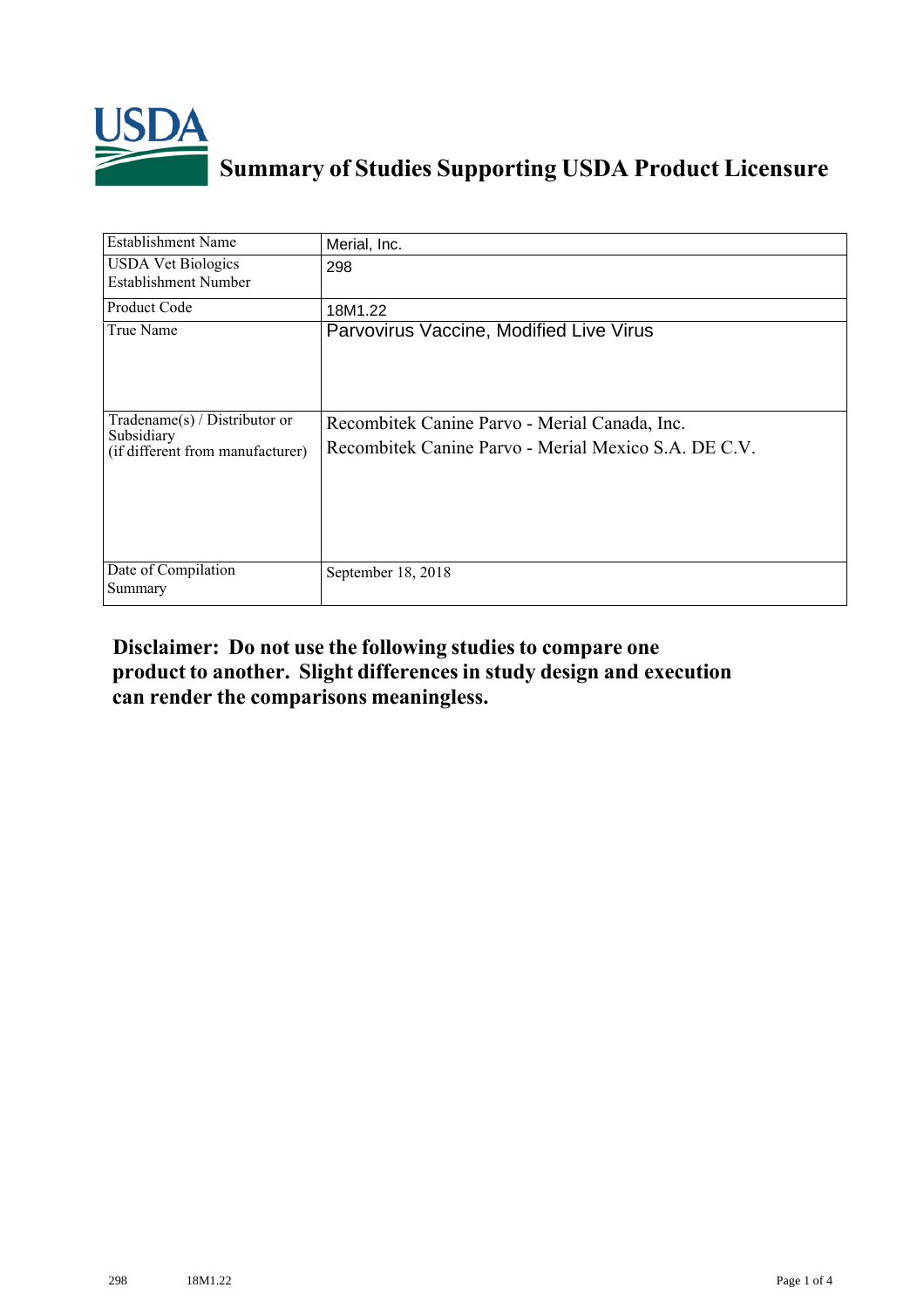| <b>Study Type</b>              | Efficacy                                                                                                                                                                                                                                                                                                                                                                                                  |
|--------------------------------|-----------------------------------------------------------------------------------------------------------------------------------------------------------------------------------------------------------------------------------------------------------------------------------------------------------------------------------------------------------------------------------------------------------|
| <b>Pertaining to</b>           | Canine parvovirus                                                                                                                                                                                                                                                                                                                                                                                         |
| <b>Study Purpose</b>           | Demonstrate efficacy against canine parvovirus                                                                                                                                                                                                                                                                                                                                                            |
| <b>Product Administration</b>  | Intramuscularly (IM) and Subcutaneously (SQ)                                                                                                                                                                                                                                                                                                                                                              |
| <b>Study Animals</b>           | Dogs                                                                                                                                                                                                                                                                                                                                                                                                      |
| <b>Challenge Description</b>   |                                                                                                                                                                                                                                                                                                                                                                                                           |
| <b>Interval observed after</b> |                                                                                                                                                                                                                                                                                                                                                                                                           |
| challenge                      |                                                                                                                                                                                                                                                                                                                                                                                                           |
| <b>Results</b>                 | Study results applicable to intramuscular (IM) route of<br>administration.<br>Study data were evaluated by USDA-APHIS prior to product<br>licensure and met regulatory standards for acceptance at the time of<br>submission. No data are published because this study was submitted<br>to USDA-APHIS prior to January 1, 2007, and APHIS only requires<br>publication of data submitted after that date. |
| <b>USDA Approval Date</b>      | April 12, 1994                                                                                                                                                                                                                                                                                                                                                                                            |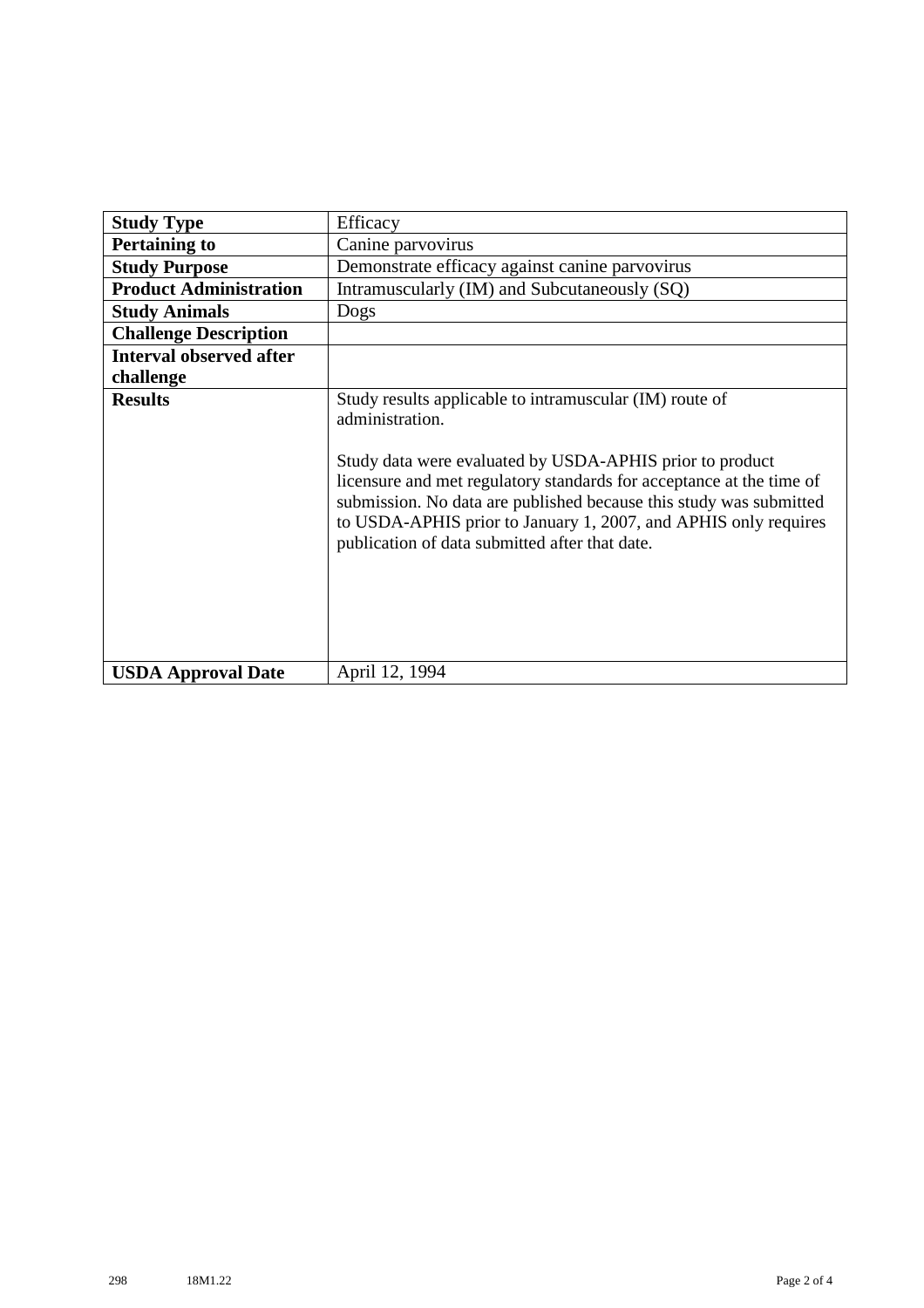| <b>Study Type</b>              | Safety                                                                                                                                                                                                                                                                                                                      |
|--------------------------------|-----------------------------------------------------------------------------------------------------------------------------------------------------------------------------------------------------------------------------------------------------------------------------------------------------------------------------|
| <b>Pertaining to</b>           | ALL                                                                                                                                                                                                                                                                                                                         |
| <b>Study Purpose</b>           | Demonstrate safety under field conditions                                                                                                                                                                                                                                                                                   |
| <b>Product Administration</b>  | Intramuscularly (IM)                                                                                                                                                                                                                                                                                                        |
| <b>Study Animals</b>           | Dogs                                                                                                                                                                                                                                                                                                                        |
| <b>Challenge Description</b>   |                                                                                                                                                                                                                                                                                                                             |
| <b>Interval observed after</b> |                                                                                                                                                                                                                                                                                                                             |
| challenge                      |                                                                                                                                                                                                                                                                                                                             |
| <b>Results</b>                 | Study data were evaluated by USDA-APHIS prior to product<br>licensure and met regulatory standards for acceptance at the time of<br>submission. No data are published because this study was submitted<br>to USDA-APHIS prior to January 1, 2007, and APHIS only requires<br>publication of data submitted after that date. |
| <b>USDA Approval Date</b>      | February 25, 1997                                                                                                                                                                                                                                                                                                           |